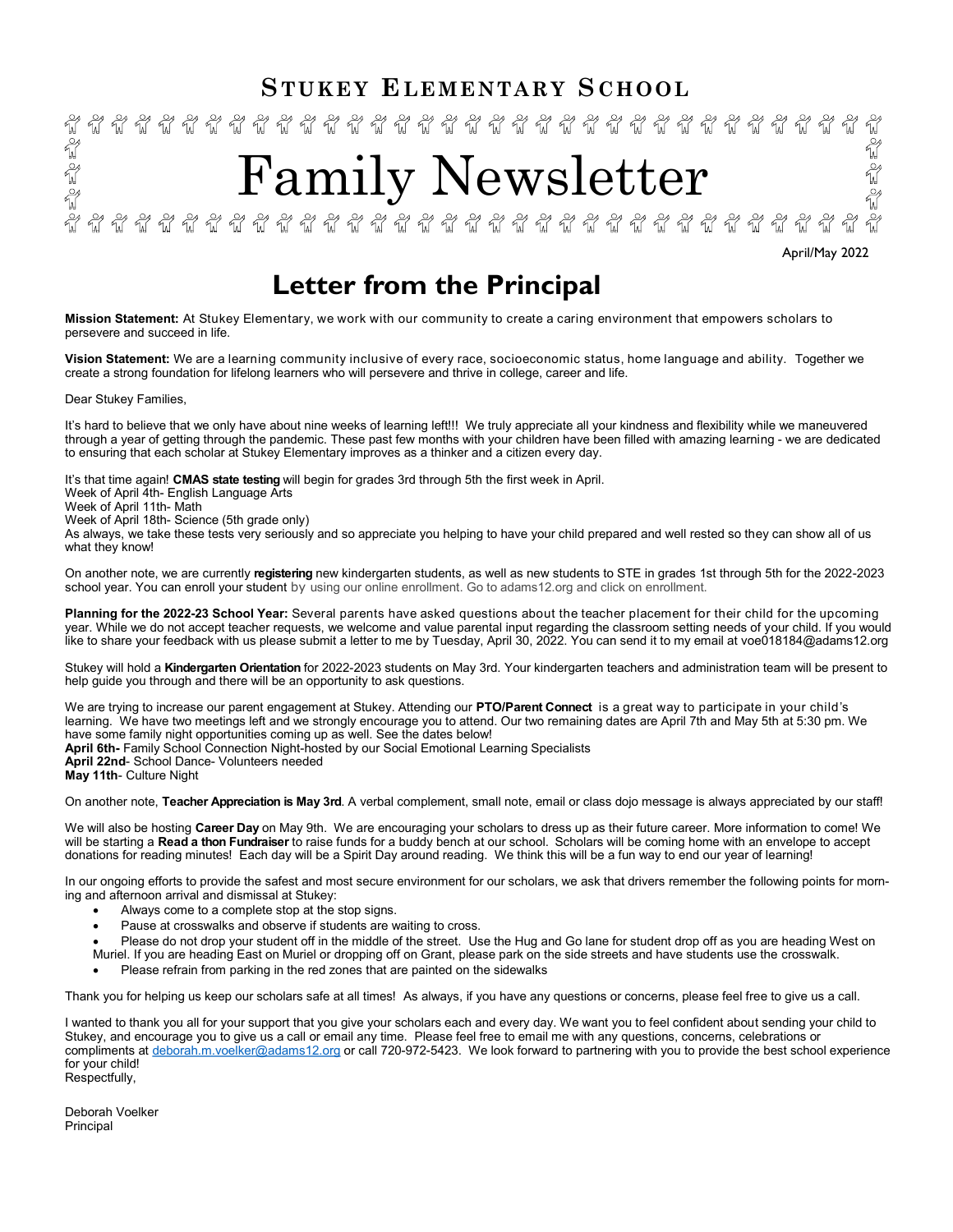### **Online Check-in for the 2022-2023 school year** This summer parents/guardian will need to complete the an online check-in process for returning students. The online check-in process age you to create one in advance. 2023 school year. your login information you can rest your username and/or password. *Dates to Remember* April 6th - Family School Connection Night, 5:30 - 7:00 pm April 7th - PTO, 5:30 - 6:30 pm April 22 - Family Dance, 6:00 - 8:00 pm April 24th - Frozen Performance, 6:00 - 9: 00 pm April 25th - Frozen Performance, 6:00 - 9:00 pm May 3rd - Kindergarten Orientation, 5:45 - 6:45 pm

- May 11th Cultural Night. 5:30 - 7:30 pm
- May 26th Last Day of School

# **Stukey School Hours**

Monday, Tuesday, Thursday, Friday Grades K-5 8:00 - 3:00 pm

Wednesday - Early Dismissal Grades K-5 8:00 - 1:45 pm

Stukey Elementary School 11080 Grant Drive Northglenn, Co 80233

Phone: 720-972-5420 Attendance Line: 720-972-5436 Fax: 720-972-5439 Website: www.stukey.adams12.org

You can also follow us on Facebook. Go to our homepage and click on "like us"

can be accessed through the Infinite Campus Parent Portal account, saving parents time and energy when confirming school enrollment for their child. You will need a Parent Portal account this so we encour-

In the Parent Portal you can update personal contact information, view student grades, test scores and other academic information pertaining to your student as well as confirm your child's enrollment for the 2022-

If you don't have an IC Parent Portal account, create one now or contact your child's school for assistance. If you have an account but forgot

# REGISTRATION FOR 2022-2023 SCHOOL YEAR

If you reside in-district you can enroll at your boundary school at any time by using our online enrollment form. Go to adams12.org and click on enrollment (top right hand corner in red).

Please have the following documents ready to complete your enrollment process:

- 1. Parent / Guardian Photo ID
- 2. Documentation of Child's Date of Birth

3. [Proof of Residence](https://www.adams12.org/admissions/proof-residence) (lease agreement, mortgage statement or current utility bill)

- 4. [Immunization Records](https://www.adams12.org/health-services/immunizations)
- 5. Previous School information.
- 6. Students IEP



# **Stukey Yearbook**

Orders are being taken for the 2021-2022 Stukey yearbook. The price for the yearbook is \$12.00 Forms are available in front of the office.

**"Every Scholar, Every Day"**